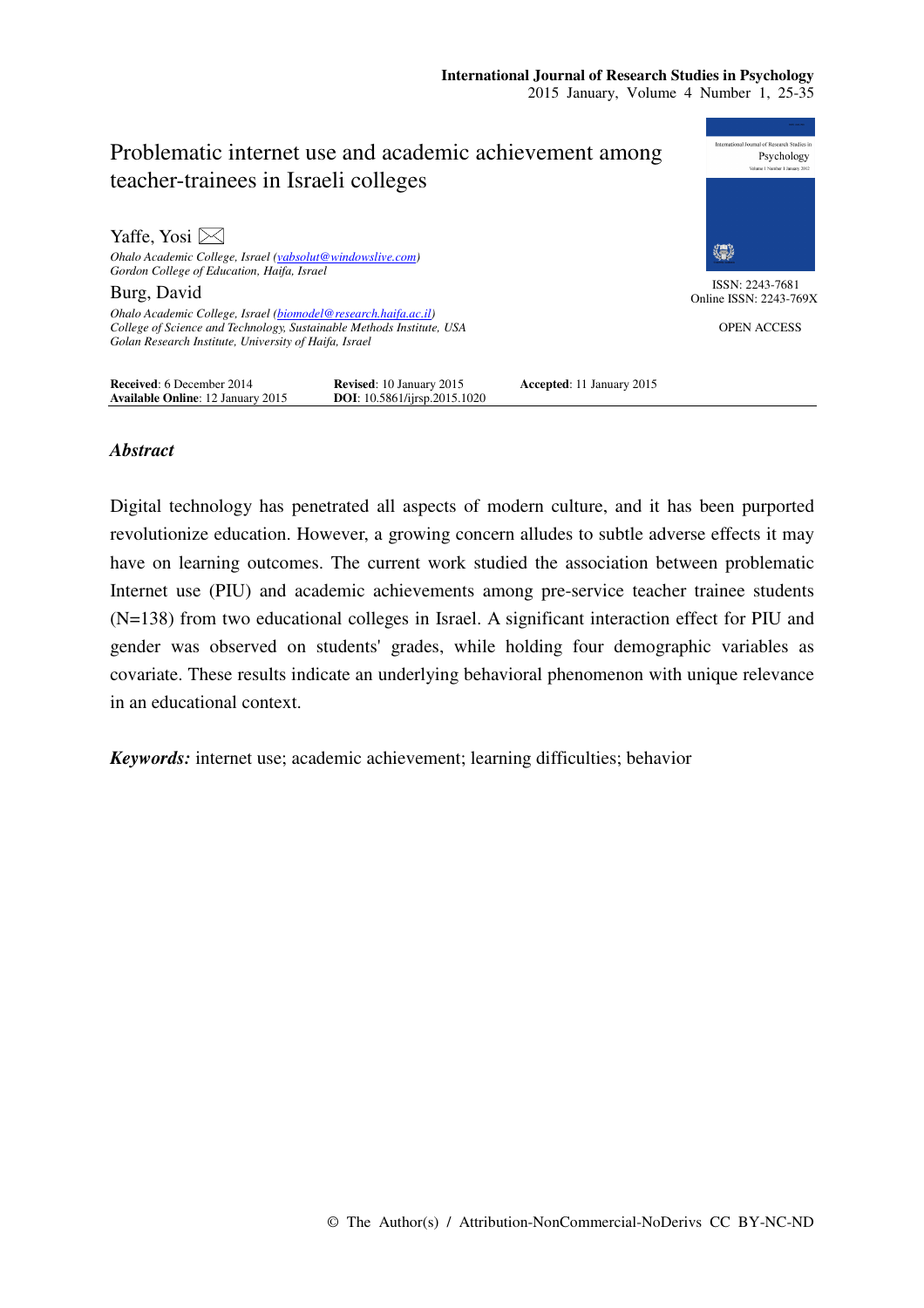# **Problematic internet use and academic achievement among teacher-trainees in Israeli colleges**

#### **1. Introduction**

The  $21<sup>st</sup>$  century has hailed in a new era of digital technology in the lives of people of all ages. Penetration of high-speed Internet access has increased almost exponentially during the last two decades driving a cultural change where billions of people conduct day-to-day activities in cyberspace (Odlyzko, 2003). In many countries, digital technology has redefined many aspects of life: work and career, social interaction, rest and relaxation. This trend has been driven by the falling costs of cellular wireless services and hardware (Diamandis & Kotler, 2012). In developed nations, diffusion of these technologies has saturated. Adoption rates of 97% in Taiwan, for example (Chen, Hsiao, Chern, & Chen, 2014) and, in the US, more than 70% of the population spent 5.2 hours online (U.S. Census Bureau, 2013). Israel is also one of the global leaders in these trends with 4.5 million users, constituting 77% of households, who have high-speed internet access. Cellphone penetration in Israel has reached 99.8% of adults, while 57% of those own smartphones with 25% of those connected to cellular networks (Organization for Economic Cooperation and Development, 2011). Even so, today nearly all schools have adopted high-speed internet access. In other words, people now spend almost all of their time interacting with digital technology (Newell, Pilotta, & Thomas, 2008).

There are many perceived benefits that are associated with ubiquitous Internet access. Instantaneous search of online databases of information, social and entertainment media are powerful and alluring tools accessible only through the Internet. The always-online "Digital Natives", especially, are immersed in an information rich environment. The content found online is also engaging the academic world - students, teachers and lecturers and scientists - even accounting for substantial institutional barriers (Schneckenberg, 2010). There are pervading pedagogical and economical imperatives to implement such technologies in order to teach these students and imbue them with so-called  $21<sup>st</sup>$  century skills, now consolidated into the "4 C's" - Communication, Collaboration, Creativity and Critical Thinking (Voogt, Erstad, Dede, & Mishra, 2013). Proponents of constructivist learning techniques have embraced these technologies for student-based self-learning and cooperative acquisition of knowledge (Huffman, Goldberg, & Michlin, 2003). Indeed, recent studies have tracked the connection between Internet use for academic purposes (research, reading, learning) and academic achievement, both qualitatively and quantitatively (Zhu, Chen, Chen, & Chern, 2011; Cheung & Huang, 2006; Kumar & Sampath, 2013). This hints at the positive effects of these online activities among students (Chen et al., 2014).

However, a growing body of knowledge has accumulated relating to problems associated with excessive Internet use, such as depression, generalized and social anxieties, attention disorders, pathological personality traits and obsessive behaviors (Weinstein & Lejoyeux, 2010; Koc, 2011; Huang, Wang, Qian, Zhong, & Tao, 2007; Kuss, Griffiths, & Binder, 2013). Researchers and practitioners have cautioned as to the possible psychological risks and addictive potential of excessive internet exposure among students (Young, 1996, 1998). Adolescents are at higher risk of developing such symptoms, with 4-10% of students suffering from a definitive compulsion brought on by internet use (Chou, Condron, & Belland, 2005; Czincz & Hechanova, 2009). Excessive and compulsive Internet use and gambling pathology may share similar etiologies, especially in the paucity of substance abuse (Brezing, Derevensky, & Potenza, 2010).

Successful pharmacological treatment of this condition targeting the reward system has been shown to be beneficial and attests to the underlying pathophysiology shared with other addictions (Yuan, Qin, Liu, & Tian, 2011). Also, a number of neuroimaging studies have systematically demonstrated molecular (decreased dopaminergic activity), neuroadaptive (structural changes in the brain) and cognitive (behaviors constricted to similar areas in the brain) correlates showing a striking resemblance to behavioral and substance addiction (Kuss and Griffins, 2012). Even so, and in the context of heated debated whether to include Internet Addiction in the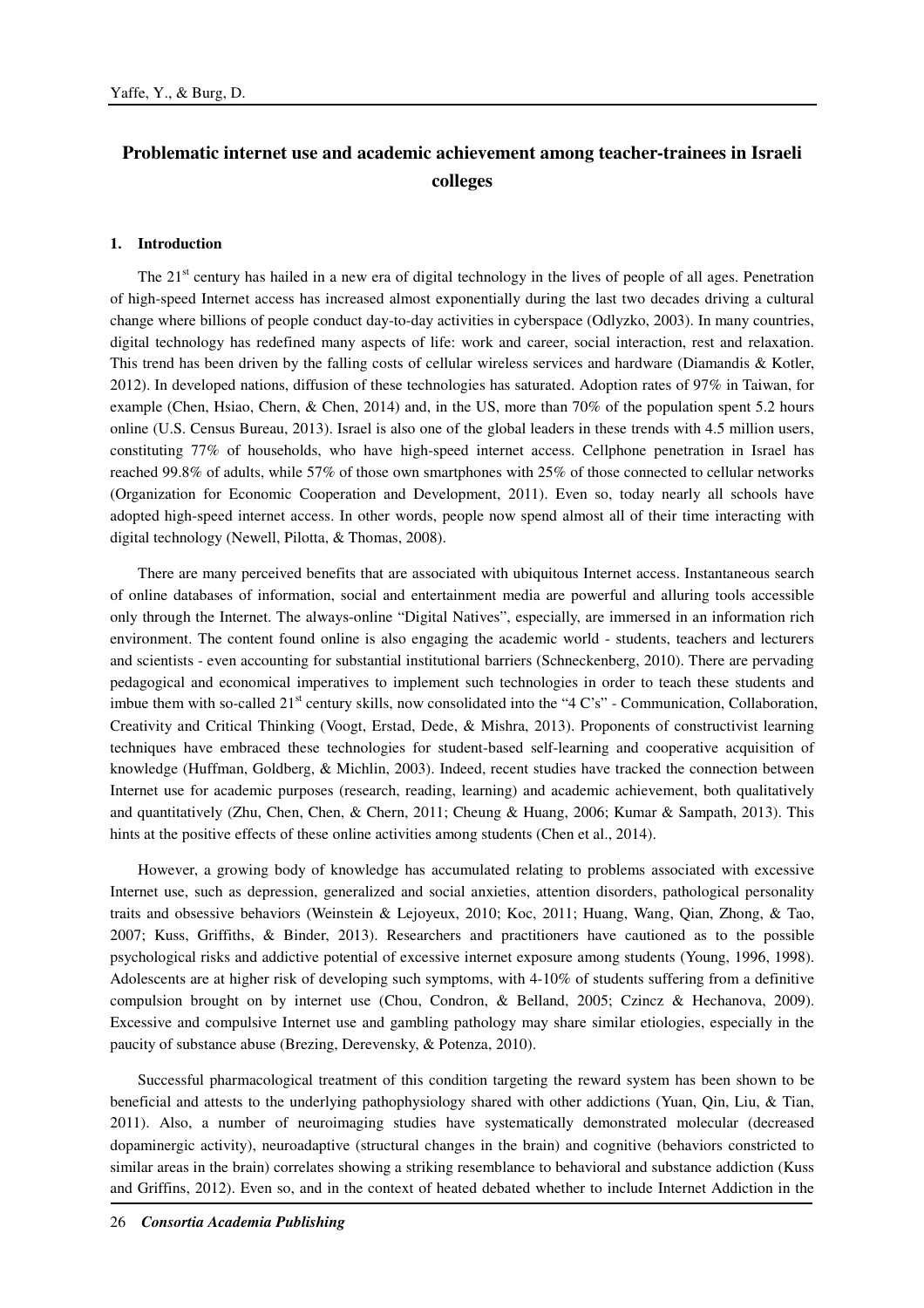DSM-V, a set of criteria for elucidating these symptoms has yet to be compiled and adopted by the scientific community (Oxford Handbook of Media Psychology). The disputation revolves around the question: Does Internet Addiction represents a manifestation of an underlying pathology, or does it constitute a distinct disease (Pies, 2009; Widyanto & Griffiths, 2006). In any case, this has been onerous for detection, diagnosis and treatment of a potentially devastating syndrome.

To date, a not insignificant amount of empirical evidence shows the detrimental effects of this phenomenon among adults and adolescents. Chen and Peng (2008) showed in a large sample of 49,609 students in 156 universities that intensive internet use may be a risk factor in the development of a number of psychiatric disorders, as well as, impairing social functioning. They compared two categories of internet use. "Heavy users" were at higher risk of developing depressive symptoms, elicited higher morbidity and were more introverted, as compared with "light users". Even though the nature of this phenomenon is still not fully elucidated, these findings are consistent with a series of studies, spanning inter- and intercultural differences, relating immoderate internet usage and addictive psychiatric symptoms, such as depression, somatization, neuroticism, compulsive behavior and anxieties (Young, 1996, 1998; Koc, 2011; Huang et al., 2007; Kuss, Griffiths, & Binder, 2013).

The American Pediatrics Association has advised strict curtailing of exposure of children and adolescents to interaction with screen-based technologies (AAP, 2013). And it seems that digital technology interfaces with our central nervous system in radically different ways than previous technologies (Carr, 2010), learning or otherwise. Although there is, yet, no reliable and valid diagnostic category for this phenomenon, undoubtedly, research is imperative into this behavioral phenomenon, and it seems that effects of constant use of technology have yet to be sufficiently elucidated.

A connection between internet use as the existential proxy of pervasive digital technologies (the rest are platforms for information access) and academic achievement has already been demonstrated by a number of researchers. Adverse educational outcomes have been shown to be related with problematic internet use among adolescent and mature students. Stavropoulos, Alexandraki, and Motti-Stefanidi (2013), for example, found significant differences in academic achievement between internet-addiction and non-internet addiction groups among pupils in Greek schools. Whereas boys were found to be at higher risk of adopting internet addictive behavior (i.e., scoring higher on the Internet Addiction Test (IAT scale) within the study, the negative effect of an addictive internet use on academic performance was observed only for the female students. They also reported a cultural context of the phenomenon, as adolescent students from urban areas exhibit a greater risk with respect to internet addictive behavior as compared to students from rural areas. Other recent related studies tracking mature students are generally consistent with these findings, showing a link between various problematic internet uses and poor academic functioning, perceptions and achievements (Kirschner & Karpinski, 2010; Kormas, Critselis, Janikian, Kafetzis, & Tsitsika, 2011; Odaci, 2011; Derbyshire et al., 2013). Some of them strongly support the relevance of the aforesaid demographic variables in affecting internet problematic behavior and regulating its relationship with academic achievement.

Here we focus on the connection between problematic internet use and academic achievement among teacher-trainee students, in recognition of their significant future educational role in shaping children's internet behavior. As far as we know, most of the studies in this field have not exclusively considered this unique group. Accordingly, three main questions were addressed as part of the current study:

- Are there gender differences in problematic internet use (PIU) among teacher-trainees students?
- How is PIU associated with academic achievement among teacher-trainee students?
- Do students' gender and PIU effects interact with regard to academic achievements?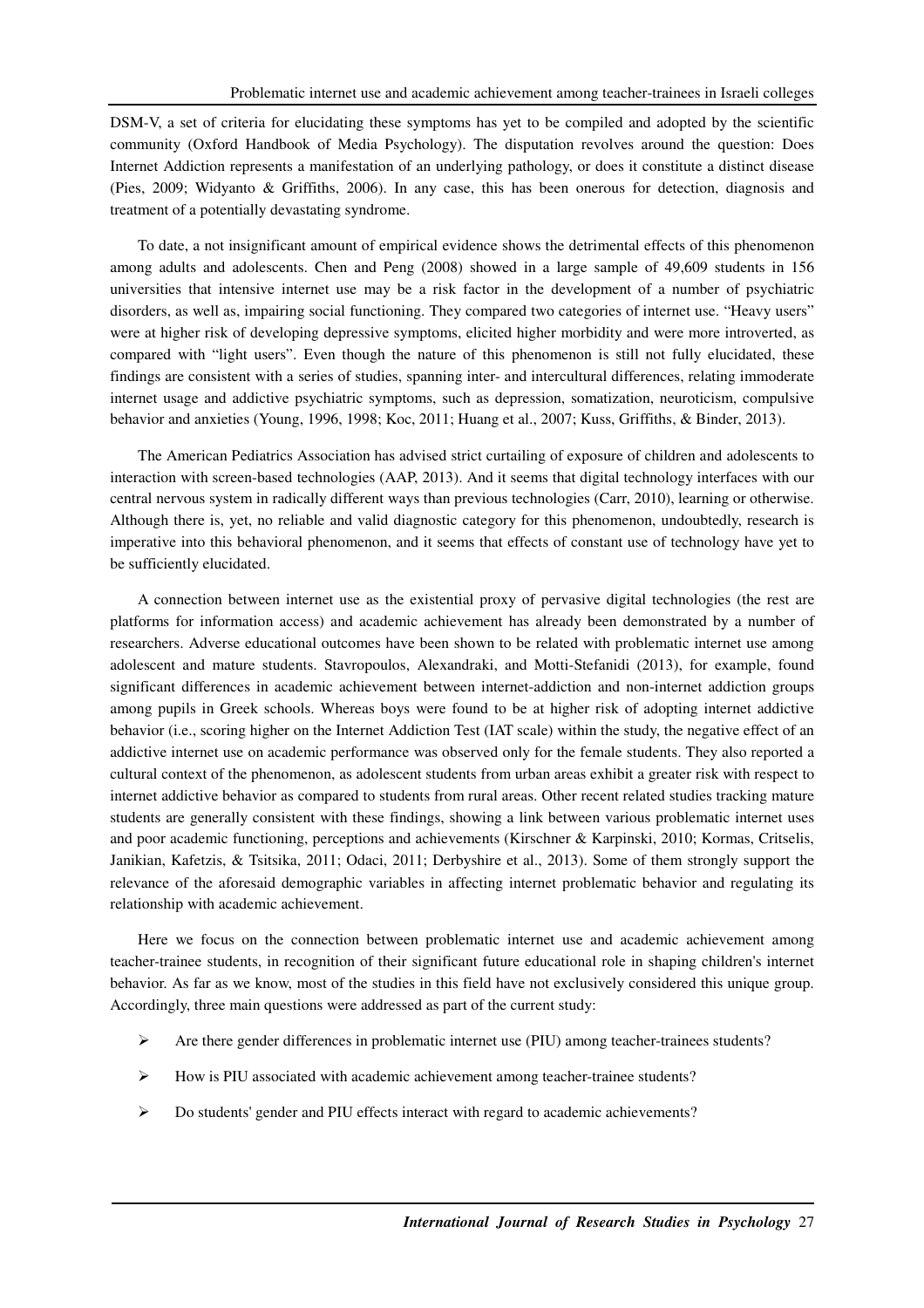### **2. Method**

#### *2.1 Procedure and Participants*

Data were collected from 138 pre-service teacher students from two teacher-trainee academic colleges in Northern Israel - 43 male and 95 female, with overall mean age of 26.03 (SD=6.37). Most of the responders were single (n=90, 65.2%) with the remainder either married or married with at least one child (n=48, 34.8%). The sample included respondents of different academic levels: pre-academic studies (n=42, 30.7%), undergraduates (n=82, 59.9%) and graduate students (n=13, 9.5%). The cohort was an ethnically heterogeneous (95 Jews, 25 Muslims and 17 Druze) representing a population with a high variance among them. One respondent did not report his academic status and one respondent did not report his ethnicity. As part of data collection, participants were asked to complete an online questionnaire which was administered anonymously. This allowed them the freedom of choosing whether to take part in the study and guaranteeing the privacy of their information. The purpose of the study and specific instructions were explained to the respondents as part of the instructions on the forms.

#### *2.2 Measures*

*Problematic Internet Use* **(***PIU) -* Due to the ambiguity of this set of symptoms a number of terms have been coined: "Internet Addiction", "Internet Dependency", "Pathological Internet Use" and "Problematic Internet Usage" (Davis, 2001). Since the terminology for the phenomenon tested here is still debated, based on Moreno et al. (Moreno, Jelenchick, Cox, Young, & Christakis, 2011), we adopt the latter term for the rest of this report. Similar to many studies, we measured Problematic Internet Use using Young's Internet Addiction Test (IAT: Young, 1998), based on a 5-point Likert scale (from 'rarely' to 'always'). The scale consists of 20 self-reporting items, generally measuring the magnitude of one's compulsive internet use and its impact on his/her life (e.g., "How often do you block out disturbing thoughts about your life with soothing thoughts of the Internet?"). The scale's total score ranges between 20 to 100, with a cut-off point score of 50 regarded as the lower bound indicator for problematic internet behavior (Yoo et al., 2004).

According to this definition, we observed a problematic internet use group (IAT≥50, n=29), and an Internet non-problematic use group (IAT<50, n=108). The original test was validated via a group differences criterion (Young, 1998). It has also been tested for a variety of populations in wide geographic distributions (Frangos, Frangos, & Sotiroplulos, 2012). The Hebrew-translated version used for the current study yielded a high internal-consistency reliability indication  $(\alpha=0.95)$ . The scores of this scale obtained for the groups of the study are reported in Table 1. For the purposes of the present study we also utilized a separated item that quantifies the extent to which the participant uses the internet ("please assess the amount of hours you use the internet for leisure purposes"). This item was treated as a different variable and was not calculated as part of the IAT score.

*Academic Achievements -* In order to assess the participants' grades in the academic colleges of education, they were asked to report their overall average grade during the recent academic semester (e.g., "Please evaluate your final average grade in the last semester"). The respondents were given on four levels ordinal scale, ranging from 'between 50-60' to 'between 90-100'. The scores for this scale are reported in Table 1.

#### **3. Results**

#### *3.1 Preliminary analyses*

First, we examined the effects of the relevant demographic variables (gender, ethnicity, marital status, academic status) on academic achievement and internet addiction scale (IAT) total scores, using multivariate analysis of variance (MANOVA). Means and standard errors for these variables are presented in Table 1. The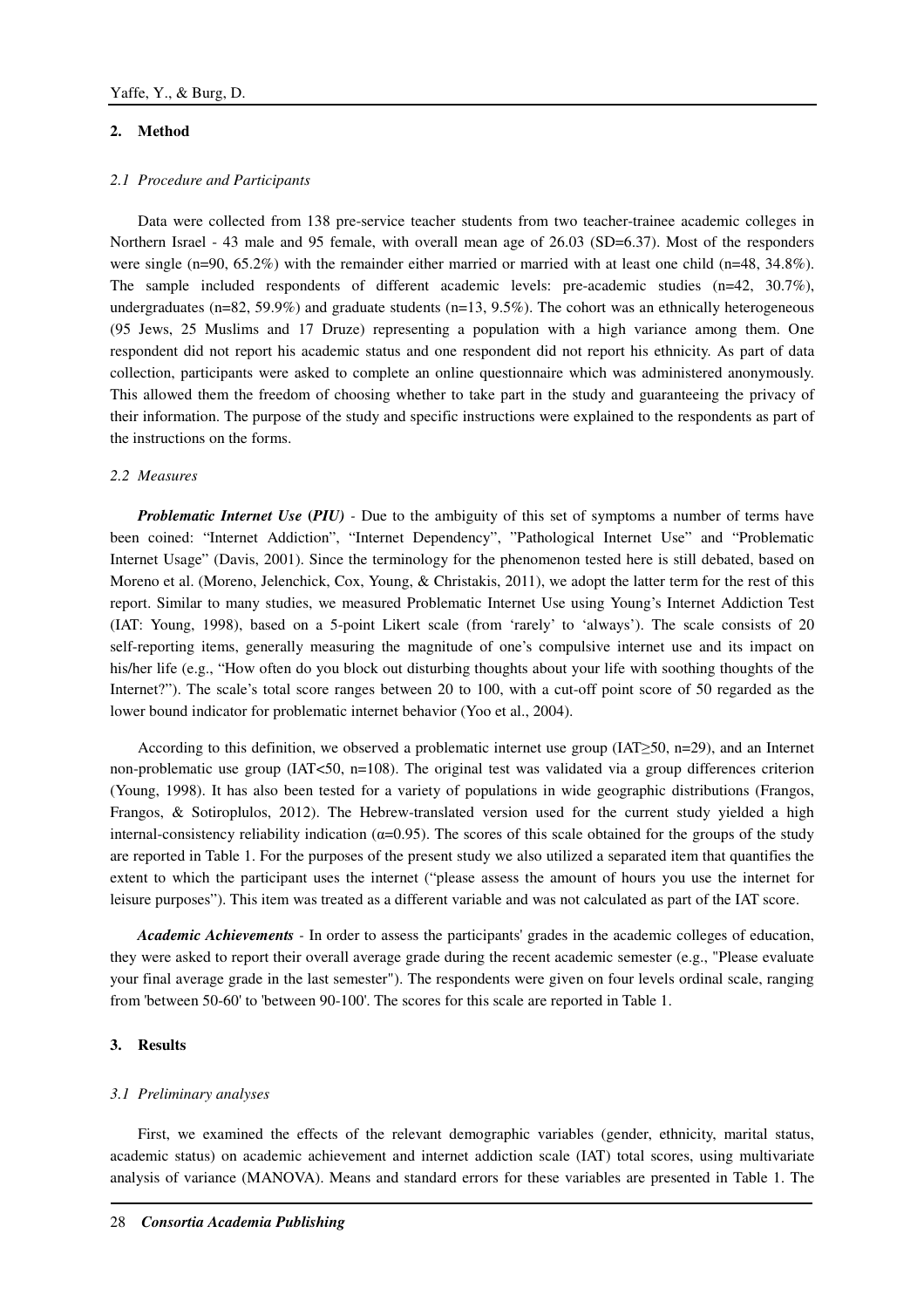results showed a significant main effect for ethnicity on PIU scores (*F*(2,87)=3.86, *p<*.05). With respect to the PIU variable, it also obtained a main effect for students' gender, whereby males scored significantly higher on this scale compare to females  $(F(1,87)=3.23, p<0.05)$ . In addition, student's marital status had significant main effect (*F*(2,87)=3.81, *p<*.005) and interaction effect with student's gender (*F*(2,87)=4.96, *p<*.001) on academic achievements. This interaction effect indicates that the average grades of married female students in the sample are significantly higher than that of married male students.

Further, we tested the zero-order correlations between the quantitative variables measured in the study, and found negative association between the students' age and their academic achievement (*r=*-.38, *p<*.001) and their PIU scores  $(r=-.27, p<.005)$ . In the general sample a significant negative correlation was also revealed between problematic internet usage (PIU) and academic achievements (*r=*-.38, *p<*.001) and a positive correlation between PIU and amount of internet use (*r=*.44, *p<*.001). This moderate correlation alongside the fact that the amount of internet use was not significantly correlated with the students' academic achievements (*r=*-.13, *p*>.05), Strengthen the assumption that the internet addiction scale (IAT) encompasses a domain of problematic internet use which is above and beyond merely excessive amount of internet use.

#### **Table 1**

| <b>Fixed Effect</b>   |                  | <b>IAT</b> Mean | S.E. | Average Grade | S.E. |
|-----------------------|------------------|-----------------|------|---------------|------|
| Gender                | Male             | 48.90           | 2.61 | 85.24         | 1.31 |
|                       | Female           | 35.86           | 2.04 | 88.29         | 1.03 |
| Ethnicity             | <b>Jews</b>      | 34.12           | 2.04 | 87.68         | 1.02 |
|                       | Druze            | 47.85           | 3.91 | 89.00         | 1.96 |
|                       | <b>Muslims</b>   | 51.84           | 3.34 | 83.40         | 1.68 |
| <b>Marital Status</b> | Single           | 44.78           | 2.15 | 86.64         | 1.08 |
|                       | Married          | 41.70           | 2.96 | 85.82         | 1.49 |
|                       | Married +        | 32.61           | 3.96 | 90.00         | 1.99 |
| Academic status       | Pre-academic     | 44.31           | 2.85 | 91.48         | 1.43 |
|                       | Undergraduates   | 44.48           | 2.14 | 85.10         | 1.07 |
|                       | <b>Graduates</b> | 31.19           | 3.98 | 86.94         | 2.00 |

*Means of IAT & academic grades by gender ethnicity marital status & academic status* 

#### *3.2 Internet problematic use (PIU) and academic achievement*

First, the sample was divided into two groups of internet problematic use using the score of 50 as cut-off threshold on the problematic internet use scale (see Method section). Subsequently, in order to examine the current hypothesis, an analysis of covariance (ANCOVA) was conducted to delineate the differences in academic achievement by problematic internet use group (PIU: yes/no) and student's gender (2x2), with four demographic variables held as covariates (marital status, academic status, age, ethnicity). This aims to measure the unique effect of internet problematic use by gender in relation to academic achievement, while controlling for the demographic variables which might explain the group differences on the dependent variable. Means, standard errors (S.E.) and the ANCOVA results are shown in Table 2.

#### **Table 2**

*Internet Problematic Use and Gender on Academic Achievement Adjusted for Four Covariates* 

|           | Non-Problematic Internet<br>Use Group $n=87$                                                                                          | Problematic Internet<br>Use Group $n=26$ | Total          |
|-----------|---------------------------------------------------------------------------------------------------------------------------------------|------------------------------------------|----------------|
| Male      | 84.04                                                                                                                                 | 86.52                                    | 85.28          |
| $n = 34$  | (1.61)                                                                                                                                | (1.87)                                   | (1.22)         |
| Female    | 89.26                                                                                                                                 | 83.89                                    | 86.57          |
| $n = 79$  | (.84)                                                                                                                                 | (2.19)                                   | (1.16)         |
| Total     | 86.65                                                                                                                                 | 85.21                                    | $\blacksquare$ |
| $n = 113$ | (.91)                                                                                                                                 | (1.74)                                   |                |
|           | <i>Note.</i> ANCOVA for PIU group: $(F(1, 105)=0.67, p>0.05)$ ; ANCOVA for gender: $(F(1,105)=0.57, p>0.05)$ ; ANCOVA for interaction |                                          |                |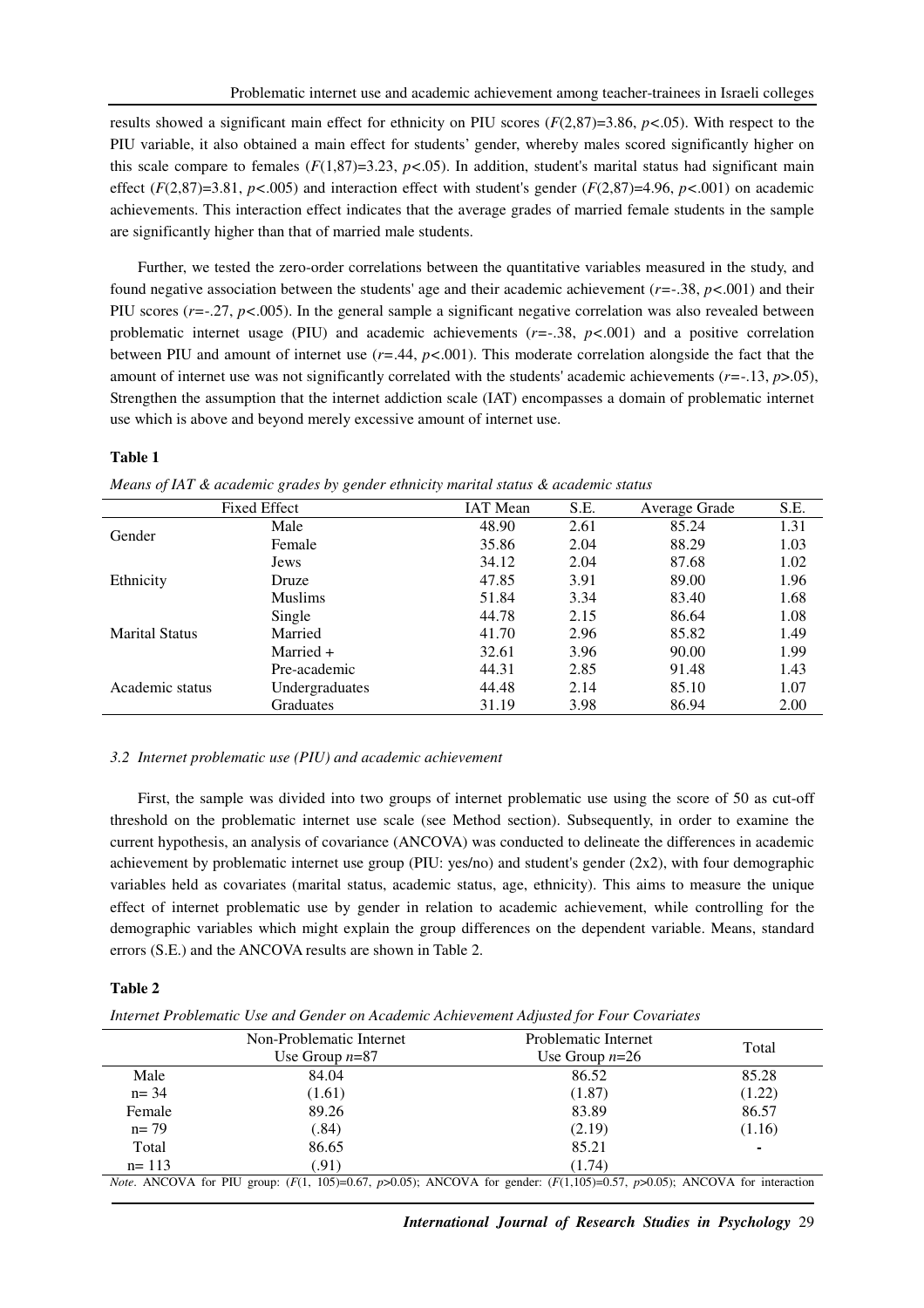between PIU group X gender:  $F(1,105)=5.43$ ,  $p<.05$ ; partial  $\eta$ 2=0.047. S.E. are in parentheses

ANCOVA results don't reveal significant main effects for problematic internet use and student's gender. Nevertheless, an interaction effect between these two variables on academic achievement was obtained  $(F(1,105)=5.43, p<0.05; \eta=2.047)$ , which indicates that female students who experience problematic internet use achieve lower grades than female students who do not. These differences, however, do not appear among male students, in spite of their stronger tendency toward problematic internet use in comparison with female students.

#### **4. Discussion**

The birth of the Internet began the digital revolution. Probably, it's most important advantage is ubiquitous access to information, previously out of the reach of many. However, as with every tool there come disadvantages. The alluring properties of digital technology subtly impact every facet of our lives. This report demonstrates the negative consequences which might be associated with excessive and problematic internet use. It exclusively focuses on academic achievement as a context and, hence, limited in its magnitude.

The first research question refers to the gender differences between teacher-trainee students. Consistent with previous studies (Stavropoulos et al., 2013; Huang et al., 2009), we found males to be at greater risk to engage in problematic internet use when scoring higher on internet addiction scale. Although not related with academic achievement within this group in the current sample, males being consistently more prone to negative internet usage which should be considered as a risk factor in various cognitive and psychological contexts. For instance, with the increasing consideration of learning disabilities in education, attention deficit is an important aspect to investigate, given its disorders are substantially more common among boys (APA, 2013). This is especially crucial with the increasing adoption of digital technologies in education.

The subsequent two research questions deal with the issue of the association between problematic internet use and academic achievement. An effect for PIU in this context was observed only in interaction with gender, indicating that female students who embrace excessive and addictive internet usage behavior performed academically less well than female students who employ normal internet use. An effect for problematic internet use on educational contexts only among female students was also documented by Stavropoulos et al. (2013), but its logic is yet to be clarified and requires further attention. Given that females constitute the overwhelming majority among teacher-trainees students in Israel, this finding is generally in line with previous studies supporting the relationship between PIU and poor academic achievement among college students (Englander et al., 2010; Junco et al., 2012; Ravizza et al., 2014).

One plausible explanation for these coherent findings across studies would be that students who spend excessive time on the Internet may have difficulty completing homework assignments, studying, and getting sufficient sleep to meet their academic responsibilities (Young, 1998). Sleep deprivation itself has been shown to be negatively correlated with memory function, as well as, in the context of international testing of academic achievement (Diekelmann & Born, 2010; Mullis et al., 2012). The social and cultural changes incurred by technology-associated chrono-disruption should not be overlooked (Ekirch, 2001; Kantermann 2013) and should be an increasing concern with the contribution of technology, and the educational use of technology on disruption of optimal sleep patterns (West et al., 2011) and the effects of this on brain function (Yuan et al., 2011; Yang et al., 2014; Zhang et al., 2014), which undoubtedly impact on academic achievement.

Furthermore, by recording the association between PIU and academic achievement among teacher-trainee students, the current study also extends the validity of the above cited studies who documented the similar trends among general student populations. It is essential that educational policymakers and researchers consider the implications of this finding regarding this specific group when planning technology-based curriculum, due to their special role in educating children to proper and efficient internet usage.

We note the following limitations, which should be taken in consideration when regarding these conclusions. Due to the data-collection method employed in the study, information regarding academic achievement (i.e.,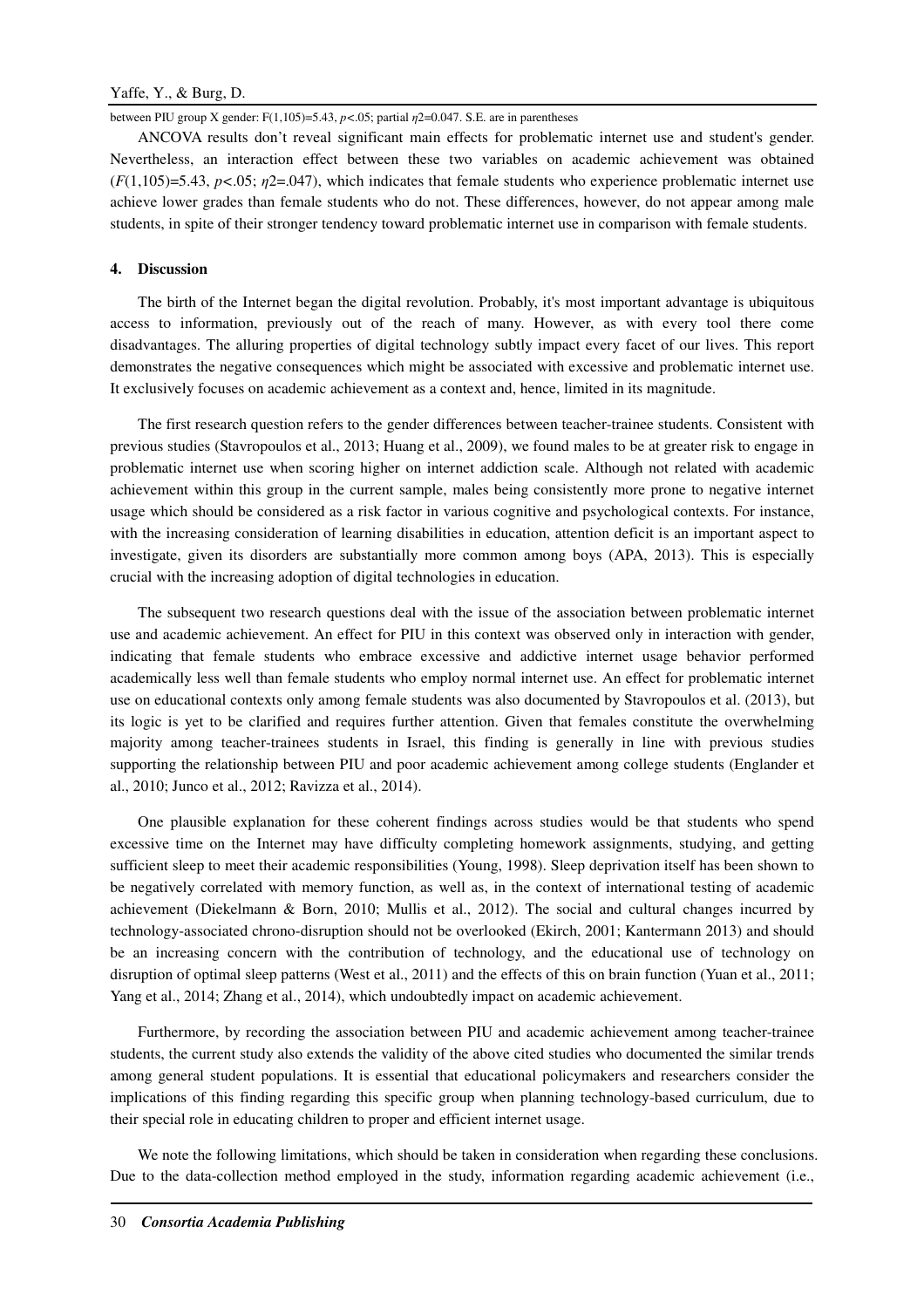grades) was based on self-evaluation of the participants and was not confirmed or verified with academic records. Hence, although the study applied an anonymous report design, these reports might be inaccurate, upward biased and/or vulnerable to social desirability effects. A similar effect should be also considered, though with a downward bias, with respect to PIU scores observed. Moreover, using a self-reporting ordinal scale in order to estimate academic achievements, rather than the actual quantitative grades of the participants, may fail to capture a part of variance of this variable which could be relevant in explaining the connections studied here. These methodological features might undermine the validity of the scores measured and, consequently, weaken the findings and conclusions relating to the link between problematic internet use and poor academic achievements. This also might be the case due to the relatively small sample size used, especially among the subgroups of the study. Even so, it is conceivable that these findings may constitute a minimal estimate due to the natural tendency to underreport PIU and overestimate academic achievement. If this is the case, then the true connection is only larger than the one found here.

However, taking together that PIU was moderately correlated with the quantity of internet usage among the sample, along with the fact that the latter variable was not significantly correlated with academic achievement suggests that the construct of problematic internet use, whether it meets the criteria of addiction or not, may constitute a behavioral phenomenon which is above and beyond an excessive amount of internet use *per se*. The current finding identifying the effect for this construct on academic achievement, while holding a set of demographic variables as covariance, may also strengthen this assumption by reflecting its unique possible consequences in the educational context.

The contribution of this study was to report preliminary findings of the effects of technology usage on student teachers in Israel. This is a unique group with the high potential of influence on children. This at a time when the expectation that schools appropriate characteristics of the "real world"; and, accordingly, educational systems are rapidly deploying Information Communication technologies (ICTs) to fulfill this objective. However, since the long-term effects of uninterrupted usage of digital technologies are as yet unproven it, therefore, perhaps may be prudent to proceed with caution. We can recommend translation of the IAT test to Hebrew and "validation" for use in Israel. This will allow an increase in the scope of the research among pre-service teachers and teachers, as well as, explore the effects on pupils in Israel. Also, the preponderance of knowledge among faculty in teacher-training facilities regarding the state-of-the-art empirical multidisciplinary research, like educational neuroscience, should be investigated, as it impacts on the future education of children. It may also be interesting to analyze the prevalence of these hypotheses in the curriculum for undergraduate training.

Of Further, the possible connection between screen exposure, as well as, addictive Internet use, and attention disorders should be elucidated. Yoo et al. (2004) showed a correlation between these two variables, with attention deficit disorders as an important risk factor for excessive internet use, while up to 14% of ADHD-diagnosed children with probable internet addiction. Conversely, exposure to screen technology, leading to hyper-stimulation of the developing brain, has been associated, with implied causation, with the development of attention problems and self-regulation (Christakis, Zimmerman, DiGiuseppe, & McCarty, 2004; Swing, Gentile, Anderson, & Walsh, 2010), reflecting a serious concern regarding the susceptibility and consequences of over-exposure of ADHD children to screen-based technology (Weiss, Baer, Allan, Saran, & Schibuk, 2011). Taking into consideration their stronger tendency toward problematic internet use, male students with ADHD may experience serious difficulties when interacting with technological learning environments for educational purposes.

The significance of our results, in the context of much scientific research, is even more relevant for the training of teachers, as they are increasingly encouraged to implement technology in the classroom. More, the digitization of learning materials, while decoupling learning from a structured framework, may increase consequences of the potential negative effects. These implications may have tangible ramifications for stakeholders (teachers and learners) and should be a guide for policy makers, at all levels, as students are increasingly exposed to these influences. Practical recommendations suggested by this research include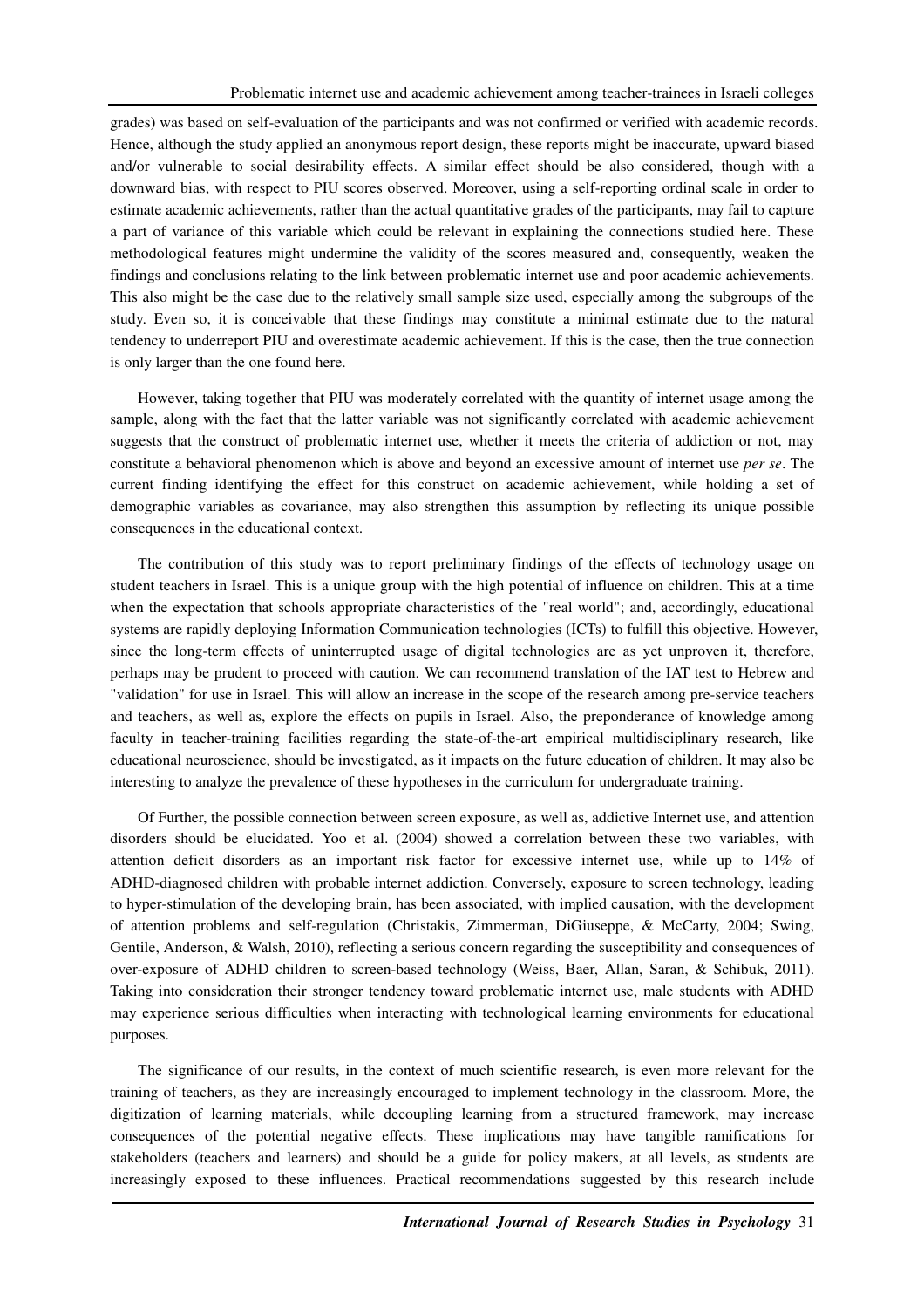encouraging childcare givers to provide a framework to leverage the benefits of digital technology while concomitantly managing the more problematic aspects of this phenomenon. This then suggests the need to emphasize the dissemination of the current science generated by the interaction among disciplines and its adoption, throughout the educational profession, leading to optimized educational outcomes.

It has been argued, that use of technology should be integrated in modern education so as to mimic the 21st century high-tech multitasking work environments for students to effectively learn the skills that will be required from them (Kraushaar & Novak, 2010). This, however, has been shown to degrade cognitive control (Ophir, Nass & Wagner, 2011). Moreover, digital technology has been empirically demonstrated to impact learning and retention (Spencer, 2006; Wood et al., 2012; Sana, Weston, & Cepeda, 2013). Empirical findings coming forth shed light on the possible negative aspects which digital technology might cause and imply that Internet usage may impair its own productive potential (Englander et al., 2010). Combined with the observation that technology is used less for learning during study periods (Awwad, Ayesh, & Awwad, 2013; Ragan, Jennings, Massey, & Doolittle, 2014), it is imperative to elucidate the circumstances and levels of intensity, if they exist, which technology may adversely influence learning.

## **5. References**

- American Academy of Pediatrics. (2013). Policy statement: Children, adolescents, and the media. *Pediatrics*, *132*(5), 958-961. http://dx.doi.org/10.1542/peds.2013-2656
- Awwad, F., Ayesh, A., & Awwad, S. (2013). Are laptops distracting educational tools in classrooms. *Procedia-Social and Behavioral Sciences*, *103*, 154-160. http://dx.doi.org/10.1016/j.sbspro.2013.10.320
- Brezing C., Derevensky, J. L., & Potenza, M. N. (2010). Non–substance-addictive behaviors in youth: Pathological gambling and problematic internet use. *Child and adolescent psychiatric Clinics of North America*, *19*(3), 625-641. http://dx.doi.org/10.1016/j.chc.2010.03.012
- Carr, N. (2010). The juggler's brain. *Phi Delta Kappan*, *92*(4), 8-8.
- Chen, L. Y., Hsiao, B., Chern, C. C., & Chen, H. G. (2014). Affective mechanisms linking Internet use to learning performance in high school students: A moderated mediation study. *Computers in Human Behavior, 35*, 431-443. http://dx.doi.org/10.1016/j.chb.2014.03.025
- Chen, Y. F., & Peng, S. S. (2008). University students' internet use and its relationships with academic performance, interpersonal relationships, psychosocial adjustment, and self-evaluation. *CyberPsychology & Behavior, 11*(4), 467-469. http://dx.doi.org/10.1089/cpb.2007.0128
- Cheung, W., & Huang, W. (2005). Proposing a framework to assess Internet usage in university education: An empirical investigation from a student's perspective. *British Journal of Educational Technology, 36*(2), 237-253. http://dx.doi.org/10.1111/j.1467-8535.2005.00455.x
- Chou, C., Condron, L., & Belland, J. C. (2005). A review of the research on internet addiction. *Educational Psychology Review*, *17*(4), 363-388. http://dx.doi.org/10.1007/s10648-005-8138-1
- Christakis, D. A., Zimmerman, F. J., DiGiuseppe, D. L., & McCarty, C. A. (2004). Early television exposure and subsequent attentional problems in children. *Pediatrics*, *113*(4), 708-713. http://dx.doi.org/10.1542/peds.113.4.708
- Curran, J., Fenton, N., & Freedman, D. (2012). *Misunderstanding the internet*. Routledge.
- Czincz, J., & Hechanova R. (2009). Internet addiction: Debating the diagnosis. *Journal of Technology in Human Services*, *27*(4), 257-272. http://dx.doi.org/10.1080/15228830903329815
- Davis, R. A. (2001). A cognitive-behavioral model of pathological Internet use. *Computers in Human Behavior*, *17*(2), 187-195. http://dx.doi.org/10.1016/S0747-5632(00)00041-8
- Derbyshire, K. L., Lust, K. A., Schreiber, L., Odlaug, B. L., Christenson, G. A., Golden, D. J., & Grant, J. E. (2013). Problematic internet use and associated risks in a college sample. *Comprehensive psychiatry*, *54*(5), 415-422. http://dx.doi.org/10.1016/j.comppsych.2012.11.003
- Diamandis, P. H., & Kotler, S. (2012). *Abundance: The future is better than you think*. Simon & Schuster, New York, N.Y., USA.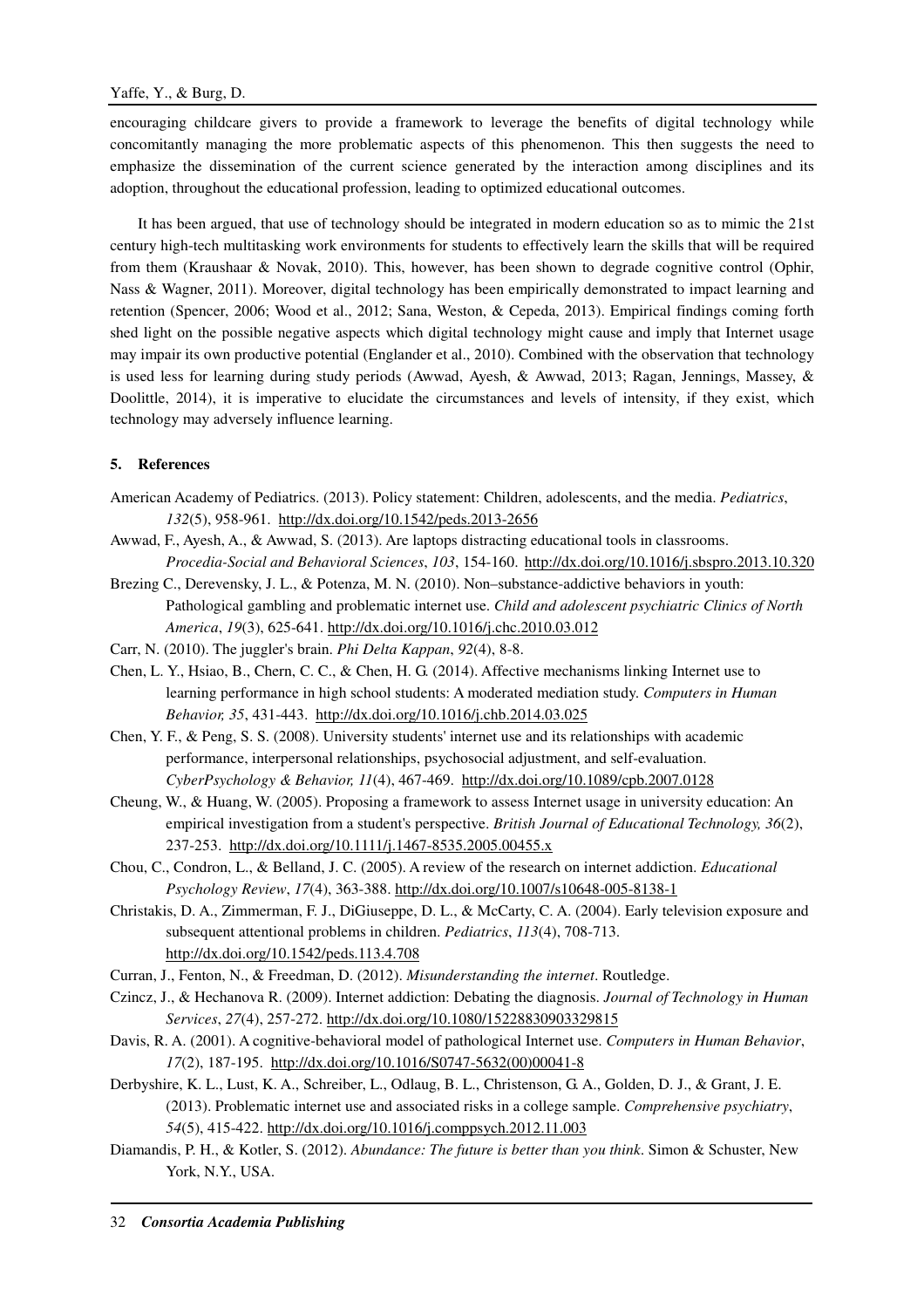Diekelmann, S., & Born, J. (2010). The memory function of sleep. *Nature Reviews Neuroscience*, *11*(2), 114-126.

Dill, K. E. (2013). *Oxford handbook of media psychology*. Oxford University Press.

- Ekirch, A. R. (2001). Sleep we have lost: Pre-industrial slumber in the British Isles. *The American Historical Review*, *106*(2), 343-386. http://dx.doi.org/10.2307/2651611
- Englander, F., Terregrossa, R. A., & Wang, Z. (2010). Internet use among college students: Tool or toy? *Educational Review*, *62*(1), 85-96. http://dx.doi.org/10.1080/00131910903519793
- Frangos, C. C., Frangos, C. C., & Sotiropoulos, I. (2012). A Meta-analysis of the Reliability of Young's Internet Addiction Test. *Proceedings of the World Congress on Engineering* (pp. 4-6). London, UK.
- Huang, R. L., Lu, Z., Liu, J. J., You, Y. M., Pan, Z. Q., Wei, Z., He, Q., & Wang, Z. Z. (2009). Features and predictors of problematic internet use in Chinese college students. *Behaviour & Information Technology, 28*(5), 485-490. http://dx.doi.org/10.1080/01449290701485801
- Huang, Z., Wang, M., Qian, M., Zhong, J., & Tao, R. (2007). Chinese Internet addiction inventory: Developing a measure of problematic Internet use for Chinese college students. *Cyberpsychology & Behavior, 10*(6), 805-812. http://dx.doi.org/10.1089/cpb.2007.9950
- Huffman, D., Goldberg, F., & Michlin, M. (2003). Using computers to create constructivist learning environments: Impact on pedagogy and achievement. *Journal of Computers in Mathematics and Science Teaching, 22*(2), 151-168.
- Junco, R. (2012). Too much face and not enough books: The relationship between multiple indices of Facebook use and academic performance. *Computers in Human Behavior*, *28*(1), 187-198. http://dx.doi.org/10.1016/j.chb.2011.08.026
- Kantermann, T. (2013). Circadian biology: Sleep-styles shaped by light-styles. *Current Biology*, *23*(16), 689-690. http://dx.doi.org/10.1016/j.cub.2013.06.065
- Kirschner, P. A., & Karpinski, A. C. (2010). Facebook and academic performance. *Computers in Human Behavior*, *26*(6), 1237-1245. http://dx.doi.org/10.1016/j.chb.2010.03.024
- Koc, M. (2011). Internet addiction and psychopathology. *Turkish Online Journal of Educational Technology-TOJET, 10*(1), 143-148.
- Kormas, G., Critselis, E., Janikian, M., Kafetzis, D., & Tsitsika, A. (2011). Risk factors and psychosocial characteristics of potential problematic and problematic internet use among adolescents: A cross-sectional study. *BMC Public Health*, *11*(1), 595-602. http://dx.doi.org/10.1186/1471-2458-11-595
- Kraushaar, J. M., & Novak, D. C. (2010). Examining the affects of student multitasking with laptops during the lecture. *Journal of Information Systems Education*, *21*(2), 241-251.
- Kuss, D. J., & Griffiths, M. D. (2012). Internet and gaming addiction: A systematic literature review of neuroimaging studies. *Brain Sciences*, *2*(3), 347-374. http://dx.doi.org/10.3390/brainsci2030347
- Kuss, D. J., Griffiths, M. D., & Binder, J. F. (2013). Internet addiction in students: Prevalence and risk factors. *Computers in Human Behavior*, *29*(3), 959-966. http://dx.doi.org/10.1016/j.chb.2012.12.024
- Moreno, M. A., Jelenchick, L., Cox, E., Young, H., & Christakis, D. A. (2011). Problematic internet use among US youth: a systematic review. *Archives of pediatrics & adolescent medicine, 165*(9), 797-805. http://dx.doi.org/10.1001/archpediatrics.2011.58
- Mullis, I. V., Martin, M. O., Foy P., & Arora A. (2012). *TIMSS 2011 International Results in Mathematics*. TIMSS & PIRLS International Study Center. Boston College, MA, USA.
- Newell, J., Pilotta, J. J., & Thomas, J. C. (2008). Mass media displacement and saturation. *The International Journal on Media Management*, *10*(4), 131-138. http://dx.doi.org/10.1080/14241270802426600
- Odaci, H. (2011). Academic self-efficacy and academic procrastination as predictors of problematic internet use in university students. *Computers & Education*, *57*(1), 1109-1113. http://dx.doi.org/10.1016/j.compedu.2011.01.005
- Odlyzko, A. M. (2003, August). Internet traffic growth: Sources and implications. In ITCom 2003, *International Society for Optics and Photonics* (pp. 1-15).
- Ophir, E., Nass, C., & Wagner, A. D. (2009). Cognitive control in media multitaskers. *Proceedings of the National Academy of Sciences*, *106*(37), 15583-15587. http://dx.doi.org/10.1073/pnas.0903620106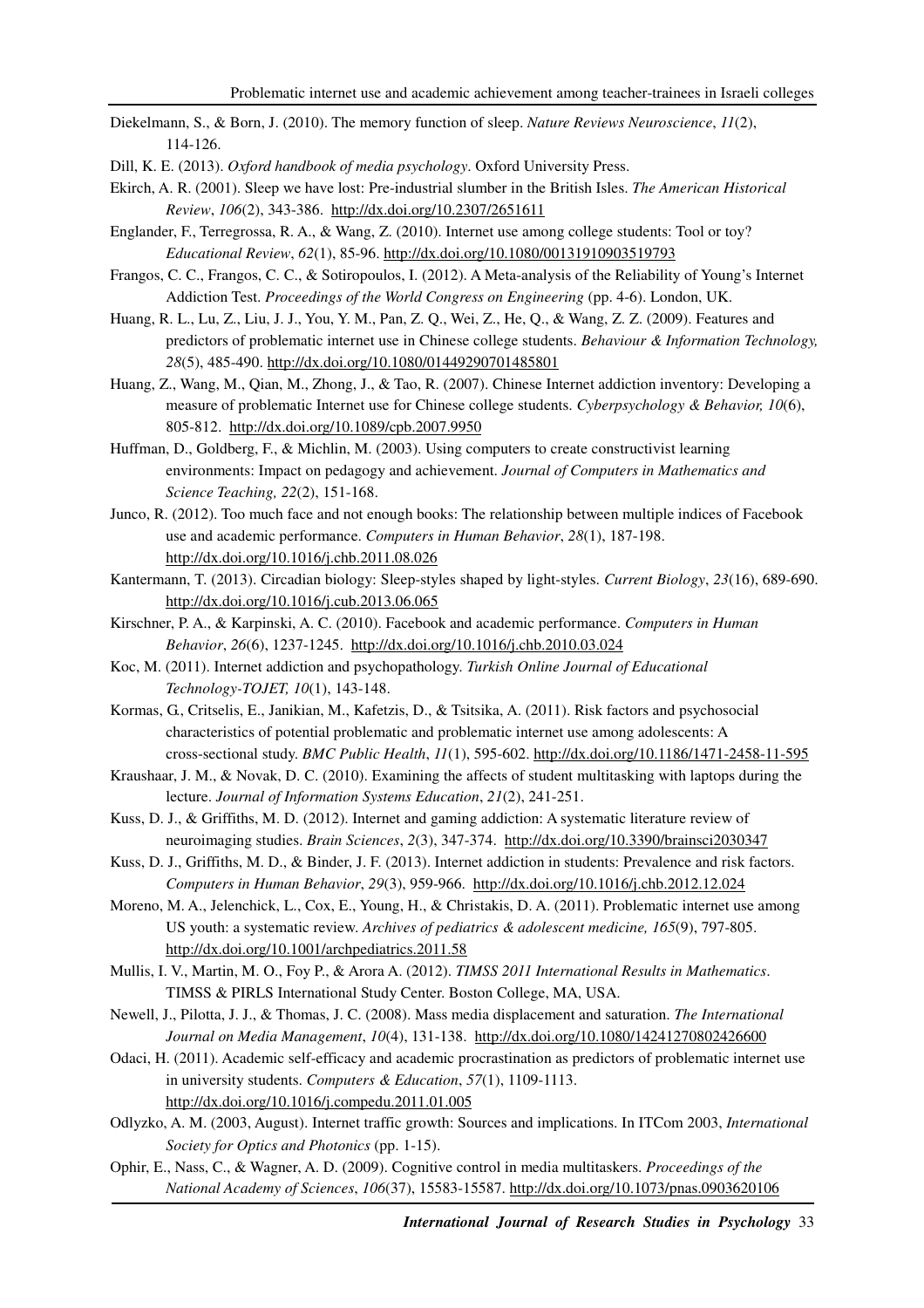- Organization for Economic Cooperation and Development. (2011). *Households with broadband access*. Retrieved from http://www.oecd.org/sti/broadband/oecdbroadbandportal.htm
- Pies, R. (2009). Should DSM-V designate "Internet addiction" a mental disorder? *Psychiatry*, *6*(2), 31-37.
- Ragan, E. D., Jennings, S. R., Massey, J. D., & Doolittle, P. E. (2014). Unregulated use of laptops over time in large lecture classes. *Computers & Education*, *78*, 78-86. http://dx.doi.org/10.1016/j.compedu.2014.05.002
- Ravizza, S. M., Hambrick, D. Z., & Fenn, K. M. (2014). Non-academic internet use in the classroom is negatively related to classroom learning regardless of intellectual ability. *Computers & Education, 78,*  109-114. http://dx.doi.org/10.1016/j.compedu.2014.05.007
- Sana, F., Weston, T., & Cepeda, N. J. (2013). Laptop multitasking hinders classroom learning for both users and nearby peers. *Computers & Education*, *62*, 24-31. http://dx.doi.org/10.1016/j.compedu.2012.10.003
- Schneckenberg, D. (2010). Overcoming barriers for eLearning in universities portfolio models for eCompetence development of faculty. *British Journal of Educational Technology*, *41*(6), 979-991. http://dx.doi.org/10.1111/j.1467-8535.2009.01046.x
- Spencer, C. (2006). Research on learners' preferences for reading from a printed text or from a computer screen. *International Journal of E-Learning & Distance Education, 21*(1), 33-50.
- Stavropoulos, V., Alexandraki, K., & Motti-Stefanidi, F. (2013). Recognizing internet addiction: Prevalence and relationship to academic achievement in adolescents enrolled in urban and rural Greek high schools. *Journal of Adolescence, 36*(3), 565-576. http://dx.doi.org/10.1016/j.adolescence.2013.03.008
- Swing, E. L., Gentile, D. A., Anderson, C. A., & Walsh, D. A. (2010). Television and video game exposure and the development of attention problems. *Pediatrics*, *126*(2), 214-221. http://dx.doi.org/10.1542/peds.2009-1508
- U.S. Census Bureau. (2013). *Computer and internet use in the United States*. Retrieved from http://www.census.gov/prod/2013pubs/p20-569.pdf
- Voogt, J., Erstad, O., Dede, C., & Mishra, P. (2013). Challenges to learning and schooling in the digital networked world of the 21st century. *Journal of Computer Assisted Learning*, *29*(5), 403-413. http://dx.doi.org/10.1111/jcal.12029
- Weinstein, A., & Lejoyeux, M. (2010). Internet addiction or excessive internet use. *The American Journal of Drug and Alcohol Abuse*, *36*(5), 277-283. http://dx.doi.org/10.3109/00952990.2010.491880
- Weiss, M. D., Baer, S., Allan, B. A., Saran, K., & Schibuk, H. (2011). The screens culture: Impact on ADHD. *ADHD Attention Deficit and Hyperactivity Disorders*, *3*(4), 327-334. http://dx.doi.org/10.1007/s12402-011-0065-z
- West, K. E., Jablonski, M. R., Warfield, B., Cecil, K. S., James, M., Ayers, M. A., Maida, J., Bowen C., Sliney, D. H., Rollag. M. D., Hanifin, J. P., & Brainard, G. C. (2011). Blue light from light-emitting diodes elicits a dose-dependent suppression of melatonin in humans. *Journal of Applied Physiology*, *110*(3), 619-626. http://dx.doi.org/10.1152/japplphysiol.01413.2009
- Widyanto, L., & Griffiths, M. (2006). 'Internet addiction': A critical review. *International Journal of Mental Health and Addiction*, *4*(1), 31-51. http://dx.doi.org/10.1007/s11469-006-9009-9
- Wood, E., Zivcakova, L., Gentile, P., Archer, K., De Pasquale, D., & Nosko, A. (2012). Examining the impact of off-task multi-tasking with technology on real-time classroom learning. *Computers & Education*, *58*(1), 365-374. http://dx.doi.org/10.1016/j.compedu.2011.08.029
- Yang, G., Lai, C. S. W., Cichon, J., Ma, L., Li, W., & Gan, W. B. (2014). Sleep promotes branch-specific formation of dendritic spines after learning. *Science*, *344*(6188), 1173-1178. http://dx.doi.org/10.1126/science.1249098
- Yoo, H. J., Cho, S. C., Ha, J., Yune, S. K., Kim, S. J., Hwang, J., & Lyoo, I. K. (2004). Attention deficit hyperactivity symptoms and internet addiction. *Psychiatry and Clinical Neurosciences, 58*(5), 487-494. http://dx.doi.org/10.1111/j.1440-1819.2004.01290.x
- Young, K. S. (1996). Psychology of computer use: XL. Addictive use of the Internet: A case that breaks the stereotype. Psychological reports, 79(3), 899-902. http://dx.doi.org/10.2466/pr0.1996.79.3.899
- Young, K. S. (1998). Internet addiction: The emergence of a new clinical disorder. CyberPsychology & Behavior,